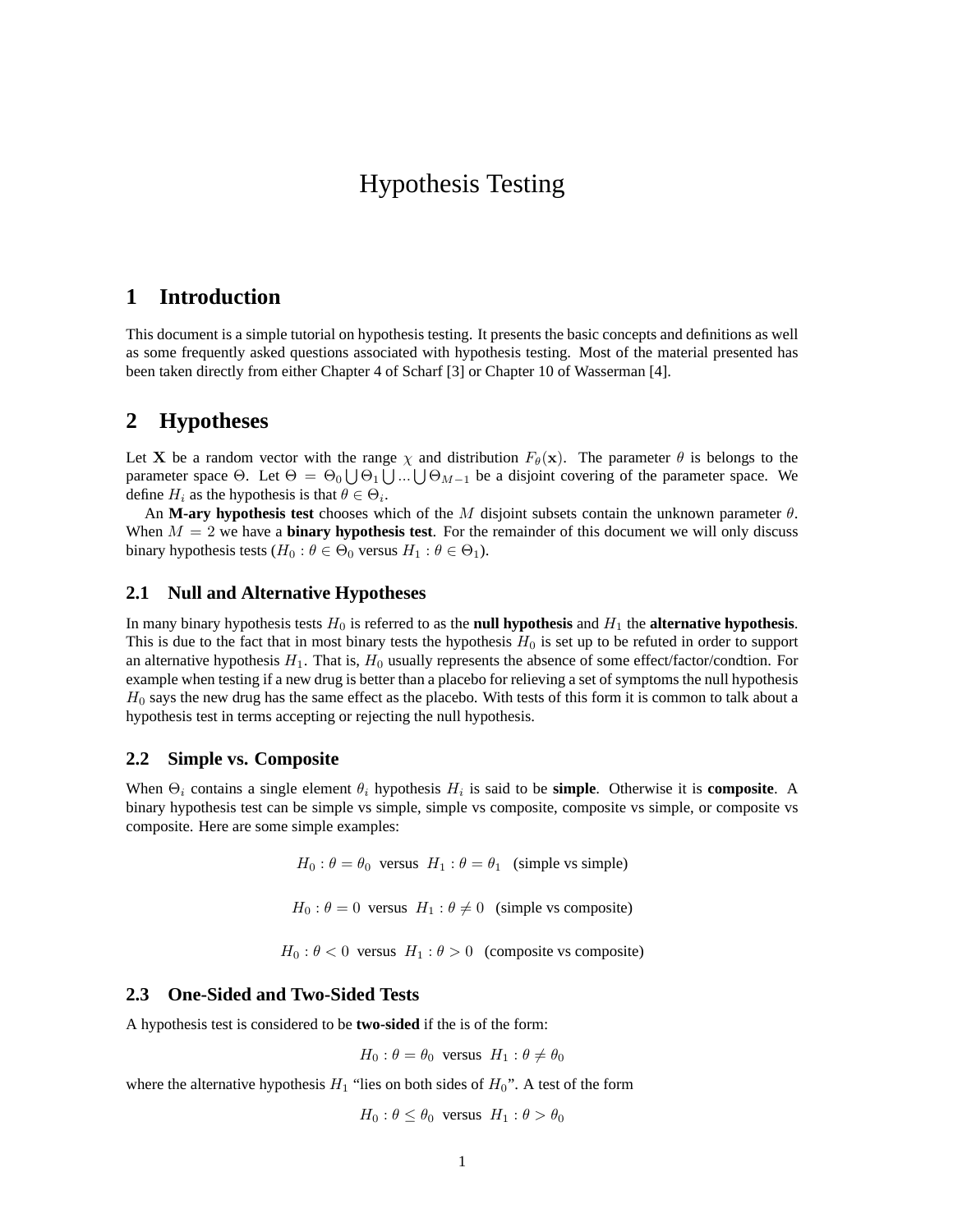is called a **one-sided** test. Note that one-sided and two-sided tests are only defined for scalar parameter spaces and at least one hypothesis must be composite.

#### **2.4 Frequentist vs. Bayesian View of Hypotheses**

Thus far we discussed hypothesis testing in terms of determining which subset of a parameter space an unknown  $\theta$  lies. The classic/frequentist approach to hypothesis testing treats  $\theta$  as deterministic but unknown. A Bayesian approach treats  $\theta$  as a random variable and assumes there is a distribution on the possible  $\theta$  in the parameter space. That is, one can define a prior on each hypothesis being true. Discussion of advantageous and disadvantageous of each of these will be spread throughout the following sections.

# **3 Binary Hypothesis Testing**

Give a sample x of a random vector X whose range is  $\chi$  and has the distribution  $F_{\theta}(\mathbf{x})$  a binary hypothesis test  $(H_0: \theta \in \Theta_0$  versus  $H_1: \theta \in \Theta_1$ ) takes the form

$$
\phi(\mathbf{x}) = \begin{cases} 0 \sim H_0, & \mathbf{x} \in A \\ 1 \sim H_1, & \mathbf{x} \in A^c, \end{cases}
$$
 (1)

This equation is read as, "the test function  $\phi(\mathbf{x})$  equals 0, and the hypothesis  $H_0$  is accepted, if the measurement x lies in the acceptance region A (where  $A \subset \chi$ ). If the measurement lies outside this region then test function equals 1 and hypothesis  $H_0$  is rejected and  $H_1$  is accepted." Usually the region A is of the form:

$$
A = \{ \mathbf{x} : T(\mathbf{x}) < c \} \tag{2}
$$

where T is a **test statistic** and c is a critical value. The trick is to find the appropriate test statistic T and an appropriate critical value c. We will be more explicit about what "appropriate" means in the following sections.

#### **3.1 Type I and Type II Errors**

There are two types of errors a binary hypothesis test can make. A **type I error** or **false alarm** is when  $H_0$ is true, but  $x \in A^c$ . That is, the test chooses  $H_1$  when  $H_0$  is true. A **type II error** or **miss** is when  $H_1$  is true, but  $x \in A$ . That is, the test chooses  $H_0$  when  $H_1$  is true.

#### **3.2 Size and Power**

If  $H_0$  is simple ( $\Theta_0 = {\theta_0}$ ), the **size** or probability of false alarm is

$$
\alpha = P_{\theta_0}(\phi(\mathbf{x}) = 1) = E_{\theta_0}[\phi(\mathbf{x})] = P_{FA}.
$$
\n(3)

where  $E_{\theta_0}[\phi(\mathbf{x})]$  indicates that  $\phi(\mathbf{x})$  is averaged under the density function  $f_{\theta_0}(\mathbf{x})$ .

If  $H_0$  is composite, the size is defined to be

$$
\alpha = \sup_{\theta \in \Theta_0} E_{\theta}[\phi(\mathbf{x})]. \tag{4}
$$

The size is the worst-case probability of choosing  $H_1$  when  $H_0$  is true. A test is said to have **level**  $\alpha$  if its size is less than or equal to  $\alpha$ .

A hit or detection is when  $H_1$  is true, and  $x \in A^c$ . If  $H_1$  is simple, the **power** or probability of detection is

$$
\beta = P_{\theta_1}(\phi(\mathbf{x}) = 1) = E_{\theta_1}[\phi(\mathbf{x})] = P_D.
$$
\n
$$
(5)
$$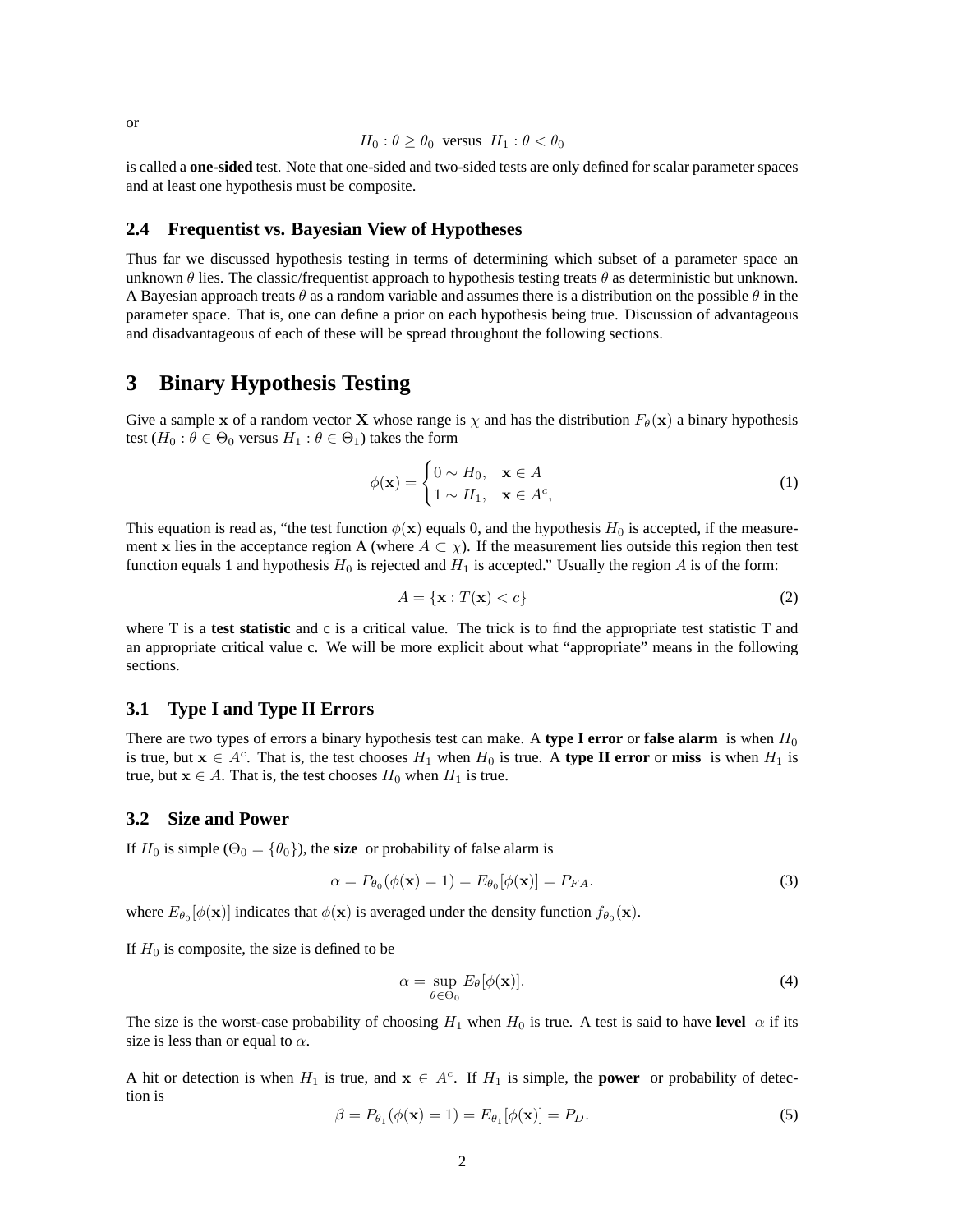If  $H_1$  is composite, the power is defined for each  $\theta \in \Theta_1$  as  $\beta(\theta)$ . In fact everything can be defined in terms of this power function:

$$
\beta(\theta) = P_{\theta}(\phi(\mathbf{x}) = 1) = P_{\theta}(\mathbf{x} \in A^c)
$$
\n(6)

That is the power of a composite test is defined for each  $\theta \in \Theta_1$  and the size can be written as:

$$
\alpha = \sup_{\theta \in \Theta_0} \beta(\theta) \tag{7}
$$

A receiver operating characteristic (ROC) curve is a plot of  $\beta$  versus  $\alpha$  (for a simple vs simple hypothesis test). Usually multiple  $\beta$ ,  $\alpha$  pairs are obtained by adjusting the threshold / critical value c in Equation 2.

#### **3.3 Bias**

A test  $\phi(\mathbf{x})$  is said to be unbiased if its power is never smaller than its size. That is,

$$
\beta(\theta) \ge \alpha \,\forall \,\theta \in \Theta_1 \tag{8}
$$

#### **3.4 Best and Uniformly Most Powerful Test**

For a simple versus simple binary hypothesis test,  $\phi(\mathbf{x})$  is the best test of size  $\alpha$  if it has the most power among all tests of size  $\alpha$ . That is, if  $\phi(\mathbf{x})$  and  $\phi'(\mathbf{x})$  are two competing tests each of which has size  $\alpha$ , then  $\beta \geq \beta'$ . The **best** test maximizes the probability of detection (power) for a fixed probability of false alarm (size). Neyman-Pearson will show us the form of the best test for a fixed  $\alpha$  in the next section.

A test  $\phi(\mathbf{x})$  is said to be **uniformly most powerful (UMP)** of size  $\alpha$  if it has size  $\alpha$  and its power is uniformly (for all  $\theta$ ) greater than the power of any other test  $\phi'(\mathbf{x})$  whose size is less than or equal to  $\alpha$ . That is:

$$
\sup_{\theta \in \Theta_0} E_{\theta}[\phi(\mathbf{x})] = \alpha
$$

$$
\sup_{\theta \in \Theta_0} E_{\theta}[\phi'(\mathbf{x})] \le \alpha
$$

$$
E_{\theta}[\phi(\mathbf{x})] \ge E_{\theta}[\phi'(\mathbf{x})] \,\forall \,\theta \in \Theta_1
$$

In general a UMP test may be difficult to find or may not exist. One strategy to proving a test is UMP is to find the best test for a particular  $\theta$  and then show the test does not depend on  $\theta$ . The Karlin-Rubin theorem shows how to obtain the UMP test for certain one-sided hypothesis tests (See [3]).

### **4 Neyman-Pearson Lemma**

The Neyman-Pearson Lemma shows how to find the most powerful or best test of size  $\alpha$  when  $H_0$  and  $H_1$ are both simple. The lemma tells us the "appropriate" test statistic T to maximize the power given a fixed  $\alpha$ . The test is a slight generalization of the test defined in 1. The lemma states that:

$$
\phi(\mathbf{x}) = \begin{cases} 1, f_{\theta_1}(\mathbf{x}) > k f_{\theta_0}(\mathbf{x}) \\ \gamma, f_{\theta_1}(\mathbf{x}) = k f_{\theta_0}(\mathbf{x}) \\ 0, f_{\theta_1}(\mathbf{x}) < k f_{\theta_0}(\mathbf{x}), \end{cases}
$$
(9)

or alternatively

$$
\phi(\mathbf{x}) = \begin{cases} 1, T(\mathbf{x}) > k \\ \gamma, T(\mathbf{x}) = k \\ 0, T(\mathbf{x}) < k \end{cases}
$$
(10)

for some  $k \geq 0$ ,  $0 \leq \gamma \leq 1$ , is the most powerful test of size  $\alpha > 0$  for testing  $H_0$  versus  $H_1$ .  $T(\mathbf{x}) =$  $f_{\theta_1}(\mathbf{x})/f_{\theta_0}(\mathbf{x}) = L(\mathbf{x})$  and is called the **likelihood ratio**. When  $\phi(\mathbf{x})$  is 1 or 0 it is the same as in Equation 1. However, when  $\phi(\mathbf{x}) = \gamma$  we "flip a  $\gamma$  coin" to select  $H_1$  with probability  $\gamma$  (when the coin comes up heads).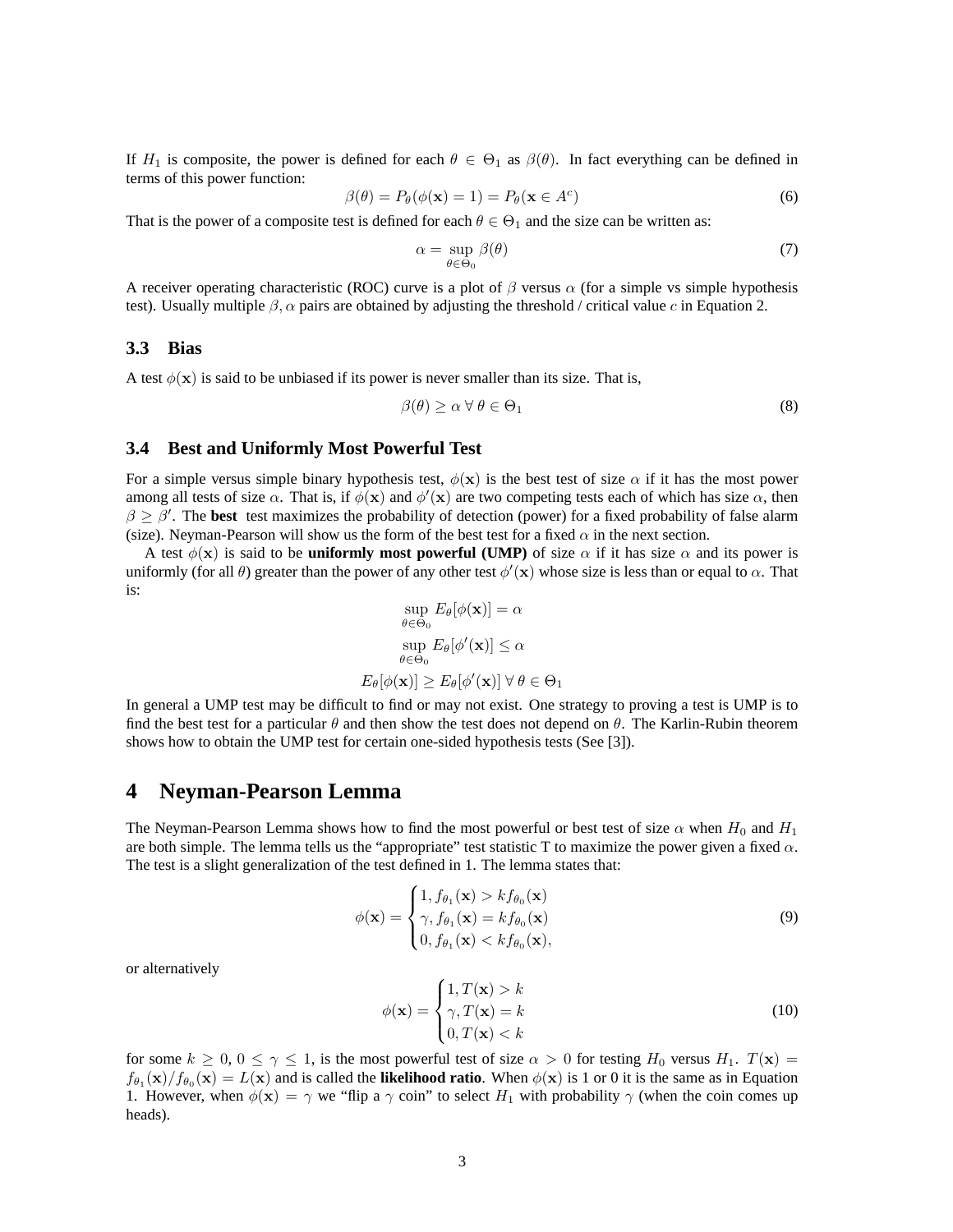*Proof.* Consider any test  $\phi'(\mathbf{x})$  such that  $\alpha' \leq \alpha$ . We have

$$
\int [\phi(\mathbf{x}) - \phi'(\mathbf{x})][f_{\theta_1}(\mathbf{x}) - kf_{\theta_0}(\mathbf{x})] \ge 0
$$
\n(11)

$$
\beta - \beta' \ge k(\alpha - \alpha')\tag{12}
$$

$$
\geq 0.\tag{13}
$$

 $\Box$ 

#### **4.1** Setting the size to  $\alpha$

The question remains of how to set k to produce a test of size  $\alpha$ . The size for this test is:

$$
\alpha = E_{\theta_0}[\phi(\mathbf{x})] = P_{\theta_0}[L(\mathbf{x}) > k] + \gamma P_{\theta_0}[L(\mathbf{x}) = k]
$$
\n(14)

If there exists a  $k_0$  such that

$$
P_{\theta_0}[L(\mathbf{x}) > k_0] = \alpha \tag{15}
$$

then we set  $\gamma = 0$  and pick  $k = k_0$ . Otherwise there exists a  $k'_0$  such that

$$
P_{\theta_0}[L(\mathbf{x}) > k'_0] \le \alpha < P_{\theta_0}[L(\mathbf{x}) \ge k'_0] \tag{16}
$$

We can then use  $k = k'_0$  and choose the  $\gamma$  that solves:

$$
\gamma P_{\theta_0}[L(\mathbf{x}) = k'_0] = \alpha - P_{\theta_0}[L(\mathbf{x}) > k'_0]
$$
\n(17)

#### **4.2 Interpretation**

So the Neyman-Pearson tells us that the best / most powerful test for a fixed size alpha is one that uses that makes decisions by thesholding the likelihood ratio  $L(\mathbf{x})$ . We refer to such tests as **likelihood ration tests (LRT)**. Note that the test statistic is the likelihood ratio  $L(\mathbf{x})$  and is a random variable. If  $L(\mathbf{x}) = k$  with probability zero (which is most likely the case for continuous  $x$ ) then the threshold  $k$  is found as:

$$
\alpha = P_{\theta_0}[L(\mathbf{x})] > k] = \int_k^{\infty} f_{\theta_0}(L) dL \tag{18}
$$

where  $f_{\theta_0}(L)$  is the density function for  $L(\mathbf{x})$  under  $H_0$ .

# **5 Bayesian Hypothesis Testing**

In the previous sections we discussed simple binary hypothesis testing in the following framework. Given a measurement x drawn from the distribution  $F_{\theta}(\mathbf{x})$ , how do we choose whether  $\theta = \theta_0$  or  $\theta = \theta_1$ . We defined hypothesis  $H_0$ :  $\theta = \theta_0$  and  $H_1$ :  $\theta = \theta_1$  and look for a test of  $H_1$  versus  $H_0$  that is "optimal". We talked about optimality in terms of maximizing the power ( $\beta$ ) of such a test for a fixed size  $\alpha$ . The parameter  $\theta$  (and the hypothesi) are treated at deterministic but unknown quantities. That is either  $H_1$  or  $H_0$  is true and we don't know which one. We don't have any prior knowledge of how likely  $H_1$  or  $H_0$  is to occur or how likely any parameter choice is. Note that the power and size are both defined in terms of one of the hypothesis being true.

The Bayesian approach to hypothesis testing treats  $\theta$  and the hypothesis H as unknown random variables. Here we are introducing the random variable H to represent the hypothesis. If  $H = i$  it means hypothesis  $H_i$ is true. We can think of the test function  $\phi$  as an estimator for H. The conceptual framework is as follows. Mother Nature selects H and the parameter  $\theta$  from a joint distribution  $f(\theta, H) = p(H)f(\theta|H)$ . She does this by first choosing H according to  $p(H)$  and then picks a  $\theta$  according to  $f(\theta|H)$ . Note that  $f(\theta|H = i) = 0$  for all  $\theta \notin \Theta_i$ . Her selection determines from which distribution  $F_{\theta}(\mathbf{x})$  Father Nature draws his measurement. This measurement is given to the experimenter and he or she must decide between estimate the value of H via a decision function  $\phi$ . Each time the experiment is run a parameter  $\theta$  is chosen by Mother nature, and the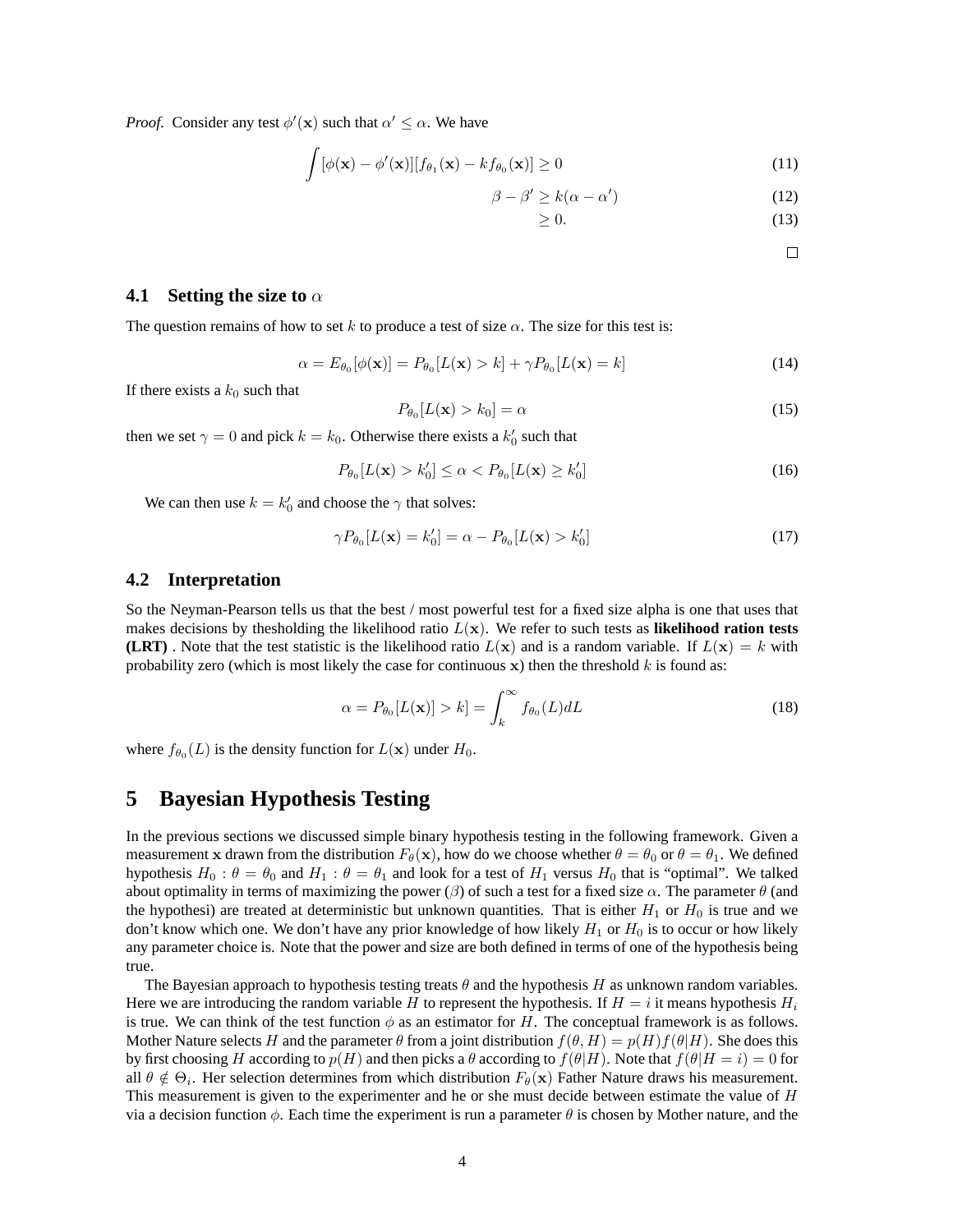experimenter outputs a decision  $\hat{H} = \phi(\mathbf{x})$ . The goal in Bayesian hypothesis testing to design a test  $\phi$  that is "optimal" / gives the best performance. Here "optimality" is described in terms of the Bayes risk which is described below.

To be more concrete let us consider the simple versus simple binary hypothesis test we have been discussing so far. Let  $p(H = H_0) = p_0$  and  $p(H = H_1) = 1 - p_0$ . Since the hypothesis is simple  $f(\theta|H = H_i) = \delta(\theta - \theta_i)$ . Mother nature selects H according to  $p(H)$ . In the simple binary case we are considering this is equivalent to picking  $\theta = \theta_0$  with probability  $p_0$  and  $\theta = \theta_1$  with probability  $p_1 = 1 - p_0$ . Depending on her choice Father Nature then draws a a measurement x from either  $F_{\theta_0}(\mathbf{x})$  or  $F_{\theta_1}(\mathbf{x})$ . Our goal will be to obtain  $H = \phi(\mathbf{x})$  that minimizes the Bayes risk.

#### **5.1 Cost of Decisions**

A cost or loss function is defined for each possible pairing of the true hypothesis H and decision  $H = \phi(\mathbf{x})$ . That is for the pair  $(H, \phi(\mathbf{x})) = (i, j)$  we assign a nonnegative cost  $C[H = i, \phi(\mathbf{x}) = j] = c_{ij}$ . We say  $c_{ij}$  the loss incurred when Mother Nature selects the hypothesis  $H_i$  and the experimenter decides to choose  $H_j$ . That is for a simple binary hypothesis test we give values for  $c_{00}$ ,  $c_{11}$ ,  $c_{01}$  and  $c_{10}$ . Normal we do not associate a loss/cost for making a correct decision, *i.e.*  $c_{00} = c_{11} = 0$ .

#### **5.2 Risk**

We define the risk  $R(H_i, \phi(\mathbf{x}))$  for each  $H_i$  as the expected loss given  $H = H_i$  for particular test function  $\phi$ :

$$
R(H,\phi) = E_{\mathbf{x}}[C[H,\phi(\mathbf{x})]] = \begin{cases} c_{00}P_{00} + c_{01}P_{01}, & \theta = \theta_0 \\ c_{10}P_{10} + c_{11}P_{11}, & \theta = \theta_1 \end{cases}
$$
(19)

where  $P_{ij} = p(\phi(\mathbf{x}) = 1 | H = H_i)$ . This is equivalent to  $p_{\theta_i}(\phi(\mathbf{x}) = j)$  in the simple binary hypothesis case.

#### **5.3 Bayes Risk**

The Bayes risk is the average risk over the distribution of H that Mother Nature used (for the binary case, only  $P(H = 0) = p_0$  is needed).

$$
R(p_0, \phi) = E_H[R(H, \phi)] = p_0 R(H = 0, \phi) + (1 - p_0)R(H = 1, \phi)
$$
\n(20)

Given that we known the prior  $p_0$ , the optimal test  $\phi$  is defined to be the one that minimizes the Bayes Risk:

$$
\phi = \arg\min_{\phi'} R(p_0, \phi') \tag{21}
$$

It turns out that the solution to this equation/optimization has the form (see 6.432 notes or Scharf [3] Chapter 5):

$$
\phi(\mathbf{x}) = \begin{cases} 1, L(\mathbf{x}) > \eta \\ 0, L(\mathbf{x}) < \eta \end{cases}
$$
 (22)

where

$$
L(\mathbf{x}) = \frac{f(\mathbf{x}|H=1)}{f(\mathbf{x}|H=0)} = \frac{\int_{\theta} f(\mathbf{x}|H=1,\theta) f(\theta|H=1)d\theta}{\int_{\theta} f(\mathbf{x}|H=0,\theta) f(\theta|H=0)d\theta}
$$
(23)

is the likelihood ratio and for the simple versus simple case is

$$
L(\mathbf{x}) = \frac{f(\mathbf{x}|\theta_1)}{f(\mathbf{x}|\theta_0)} = \frac{f_{\theta_1}(\mathbf{x})}{f_{\theta_0}(\mathbf{x})}
$$
(24)

and the threshold

$$
\eta = \frac{p_0(c_{10} - c_{00})}{(1 - p_0)(c_{01} - c_{11})}
$$
\n(25)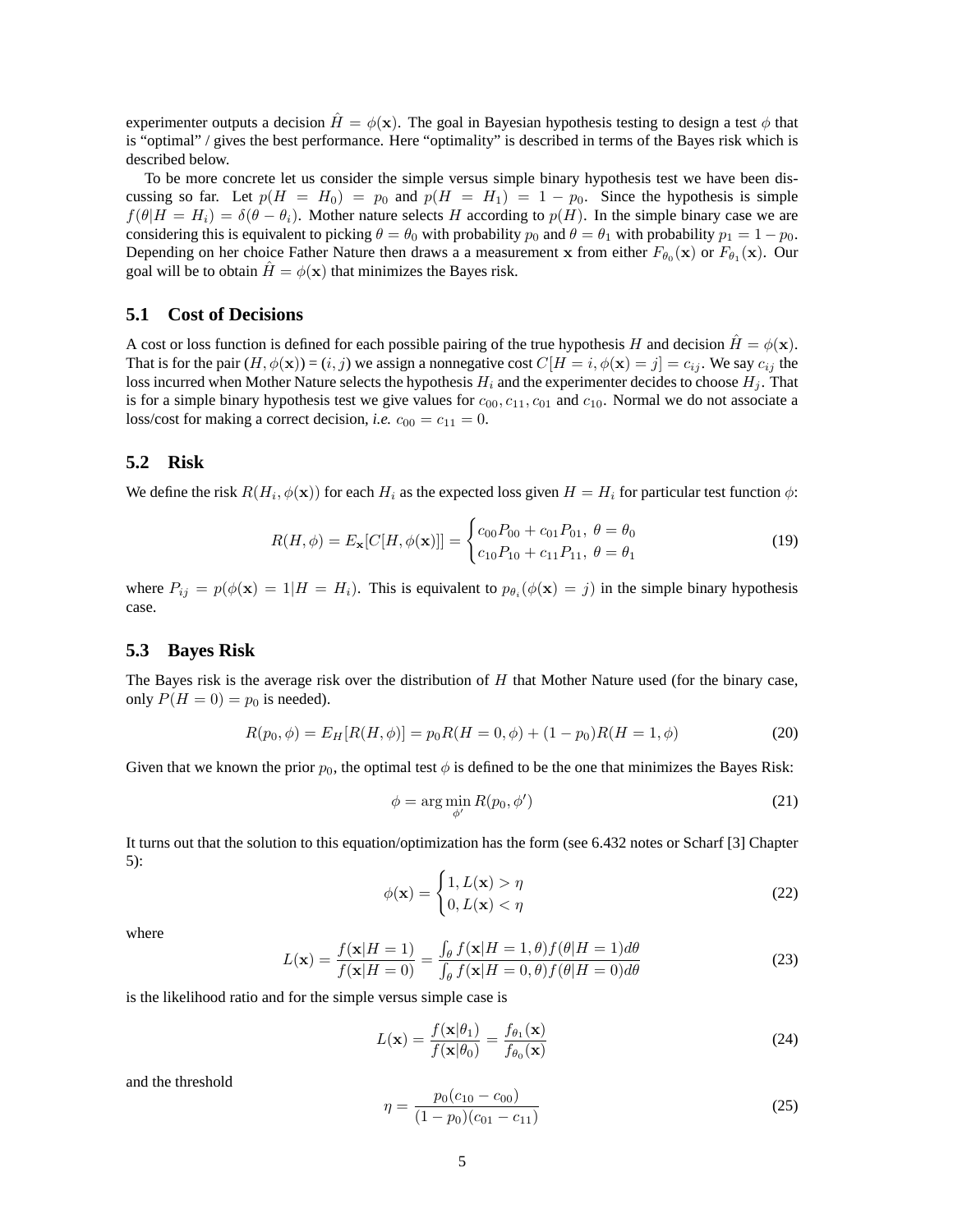So once again we see that the "optimal" test is a likelihood ratio test. Here "optimal" is in terms of minimizing Bayes risk. The test statistic is the likelihood ratio and the acceptance region depends on the threshold  $\eta$  which is based on the priors and decision costs.

Minimizing risk sounds like the right way to think about these problems. However this approach requires us to have some knowledge about the prior on  $\theta$  and be able to assign a cost to each possible outcome. This may be difficult in some applications. For example, what is the prior probability of a missile coming toward your home? We will quickly discuss what can be done when we can assign costs to decision but don't know the a priori probabilities of each hypothesis in the Minmax section below. When we don't know the prior AND cannot think of a meaningful costs we go back to Neyman-Pearson testing.

### **6 Test Statistics and Sufficiency**

When we talk about the hypothesis  $H$  being a random variable we can consider the following Markov chain  $H \to X \to T(X)$  where  $T(X)$  is some test statistic. Any test statistic is said to be sufficient for H if  $p(H|\mathbf{X}) = p(H|T(\mathbf{X}))$  That is, if  $T(\mathbf{X})$  is sufficient it tells us everything we need to know about the observation x in order to estimate H and the Markov chain can be written as  $H \to T(\mathbf{X}) \to \mathbf{X}$ .

Note that the likelihood ratio  $L(X)$  was to optimal test statistic for our hypothesis test. It takes our K dimension observation x and maps it to a scalar value. It can be shown that  $L(X)$  is a sufficient statistic for H.

This was just a quick note. More details can be found in the 6.432 notes.

# **7 Minimax Tests**

As we eluded to before we may be able to associated a cost with each of the possible outcomes of a hypothesis test but have no idea what the prior on H is (or even worse the full  $f(\theta, H)$ ). In such cases we can play a game in which we assume Mother Nature is really mean and will choose a prior that makes whatever test we choose to look bad. That is for a simple versus simple binary hypothesis test:

$$
max_{p_o} min_{\phi} R(p_0, \phi) \tag{26}
$$

To combat this, we will try to find a  $\phi$  that minimizes the worst she can do:

$$
min_{\phi} max_{p_o} R(p_0, \phi) \tag{27}
$$

Seciont 5.3 of Scharf [3] shows how to find such a minmax detector / test function  $\phi$ . It is also shown that

$$
max_{p_o} min_{\phi} R(p_0, \phi) = min_{\phi} max_{p_o} R(p_0, \phi)
$$
\n(28)

This topic is also discussed in the 6.432 notes.

# **8 Generalized Likelihood Ratio Test**

A discussed before when dealing with composite hypotheses in Neyman-Pearson framework we wish to find the UMP test for a fixed size  $\alpha$  (put your Bayes hat away for a bit). However, it is typically the case that such a test does not exist. A **generalized likelihood ratio test** is a way to deal with general composite hypothesis test. Again we will focus on the binary case with  $H_0$ :  $\theta \in \Theta_0$  versus  $H_1$ :  $\theta \in \Theta_1$ . The generalized likelihood ratio is a test statistic with the following form:

$$
L_G(\mathbf{x}) = \frac{\sup_{\theta \in \Theta_1} f(\mathbf{x}|\theta)}{\sup_{\theta \in \Theta_0} f(\mathbf{x}|\theta)}
$$
(29)

We see that for a simple versus simple hypothesis test  $L_G(\mathbf{x}) = L(\mathbf{x})$ . This test statistic is rather intuitive. If top part of the fraction in Equation 29 is greater than the bottom part then the data is best explained when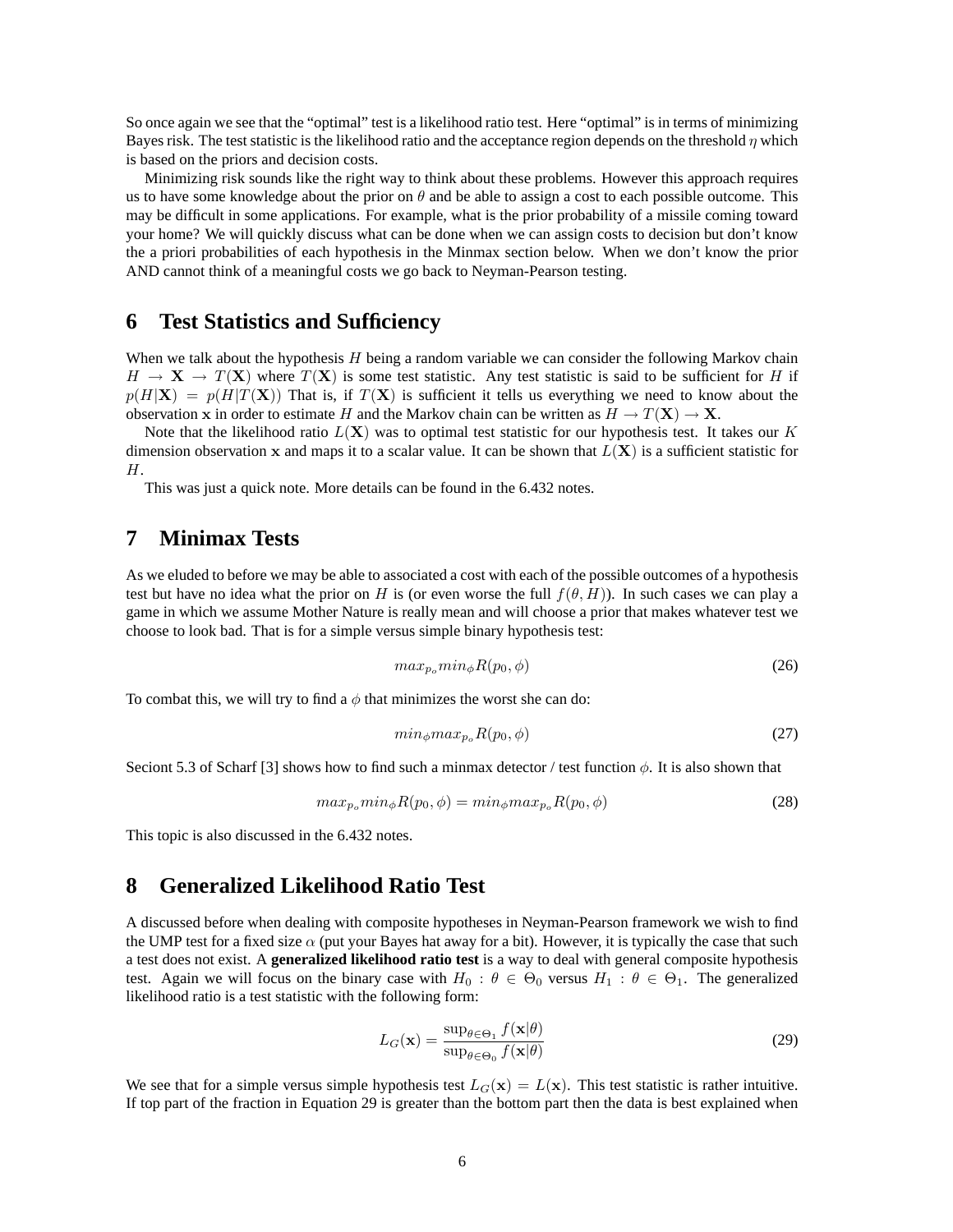$\theta \in \Theta_1$ . If the opposite is true then the data is best explained by  $\theta \in \Theta_0$ . Instead of using Equation 29 as the test statistic one generally uses:

$$
\lambda(\mathbf{x}) = \frac{\sup_{\theta \in \Theta} f(\mathbf{x}|\theta)}{\sup_{\theta \in \Theta_0} f(\mathbf{x}|\theta)}
$$
(30)

instead, where  $\Theta=\Theta_0\bigcup\Theta_1$ . It can be shown in general that  $\lambda({\bf x})=\max(L_G({\bf x}),1)$ . This may seem a little strange in that  $\Theta$  and  $\Theta_0$  are nested (they are not disjoint). Much more can be said about this, but for now I will simply paraphrase Wasserman's tutorial on this subject [4] and say that in practice using  $\lambda(x)$  instead of  $L_G(\mathbf{X})$  has little effect in practice and theoretically properties of  $\lambda(\mathbf{x})$  are usually much easier to obtain.

So the generalized likelihood ratio test gives us a test statistic that makes some intuitive sense. We can threshold this statistic and calculate it's size and power if we can derive it's distribution under each hypothesis.

Now let's put our Bayes hat back on. We showed before that the likelihood ratio test minimizes the Bayes risk and that for a composite test the likelihood ratio is:

$$
L(\mathbf{x}) = \frac{\int_{\theta} f(\mathbf{x}|H=1,\theta) f(\theta|H=1)d\theta}{\int_{\theta} f(\mathbf{x}|H=0,\theta) f(\theta|H=0)d\theta}
$$
(31)

That is we should integrate over all possible values of theta for each hypothesis in each hypothesis. However, typically our parameter space is extremely large. If we assume that  $f(x|H = 1, \theta)f(\theta|H = 1)$  contains a large peak (looks like a delta function) at  $\hat{\theta_1} = \arg \max_{\theta \in \Theta_1} f(x|H = 1, \theta) f(\theta|H = 1)$  and  $f(x|H = 1, \theta) f(x|H = 1)$  $(1, \theta) f(\theta)H = 0$ ) peaks at  $\hat{\theta}_0$  we can approximate the likelihood ratio as:

$$
\hat{L}(\mathbf{x}) = \frac{f(\mathbf{x}|\hat{\theta}_1)f(\hat{\theta}_1|H=1)}{f(\mathbf{x}|\hat{\theta}_0)f(\hat{\theta}_1|H=0)} = \frac{\max_{\theta \in \Theta_1} f(\mathbf{x}|H=1, \theta)f(\theta|H=1)}{\max_{\theta \in \Theta_0} f(\mathbf{x}|H=0, \theta)f(\theta|H=0)}
$$
(32)

which is one possible interpretation of the generalized likelihood ratio  $\hat{L}_G(\mathbf{x})$  (ignore the details involved with max and sup).

# **9 Test of Significance**

In the Neyman-Pearson testing framework one fixes the size of the  $\alpha$  of the test. However, different people may have different criteria for choosing an appropriate size. One experimenter may be happy with setting the size to  $\alpha = 0.05$  while another demands  $\alpha$  is set to 0.01. In such cases it is possible that one experimenter accepts  $H_0$  while the other rejects it when given the same data x. Only reporting if  $H_0$  was accepted or rejected may not be very informative in such cases. If the experimenters both use the same test statistic (*i.e.* both do a likelihood ratio test) it may be more useful for them to report the outcome of their experiment in terms of the **significance** probability or **p-value** of the test (also referred to as the **observed size**). We give a formal definition for the p-value below.

#### **9.1 P-value**

If a test rejects  $H_0$  at a level  $\alpha$  it will also reject at a level  $\alpha'>\alpha$ . Remember that when a test rejects  $H_0$  at level  $\alpha$  that means it's size is less than or equal to  $\alpha$ . (*i.e.* if we say test rejects at level .05 that means it's size  $\alpha \leq .05$ ). The **p-value** is the smallest  $\alpha$  at which a test rejects  $H_0$ .

Suppose that for every  $\alpha \in (0,1)$  we have a size  $\alpha$  test with a rejection  $A_{\alpha}^c$ , then

$$
p-value = \inf \{ \alpha : T(\mathbf{x}) \in A_{\alpha}^{c} \}
$$
\n(33)

That is the p-value is the smallest level  $\alpha$  at which an experimenter using the test statistic T would reject  $H_0$ on the basis of the observation x.

Ok, that definition requires a lot of thought to work through. It may be easier to understand what a p-value is if we explain how to calculate one:

$$
p\text{-value} = \sup_{\theta \in \Theta_0} P_{\theta}(T(\mathbf{X}) \ge T(\mathbf{x})) \tag{34}
$$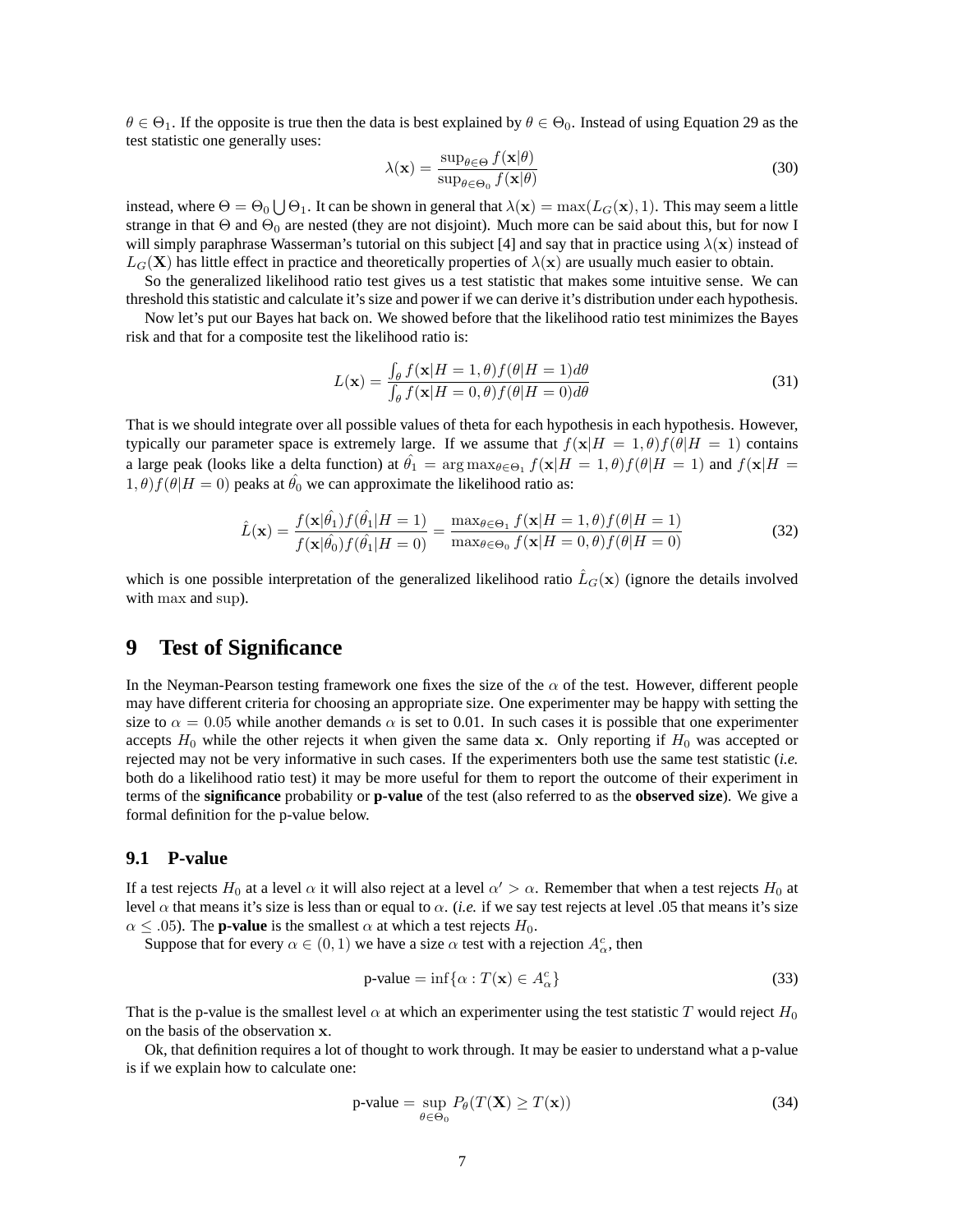where x is the observed value of X. If  $H_0$  is a simple hypothesis and  $\Theta_0 = {\theta_0}$  then

$$
p\text{-value} = P_{\theta}(T(\mathbf{X}) \ge T(\mathbf{x})) = P(T(\mathbf{X}) \ge T(\mathbf{x}) | H_0)
$$
\n(35)

It is important remember that  $T(\mathbf{X})$  is a random variable with a particular distribution under  $H_0$  and that  $T(\mathbf{x})$  is a number, the value of the test statistic for the observed x. In the case of a simple  $H_0$  the p-value is the probability of obtaining a test statistic value greater than the one you observed when  $H_0$  is true. Another way to look at it is that the p-value is the size of a test using your observed  $T(x)$  as the threshold for rejecting  $H_0$ .

If the test statistic  $T(\mathbf{X})$  has a continuous distributen then under a simple  $H_0$ :  $\theta = \theta_0$ , the p-value has a uniform distribution between 0 and 1. If we reject  $H_0$  when the p-value is less than  $\alpha$  then the probability of false alarm (or size of the test) is  $\alpha$ . That is we can set up a test to have size  $\alpha$  by making the test function be:

$$
\phi(\mathbf{x}) = \begin{cases} 1, \text{p-value} \ge \alpha \\ 0, \text{p-value} < \alpha, \end{cases} \tag{36}
$$

So a small p-value is strong evidence against H0. However, note that **a large p-value is NOT strong evidence in favor of** H<sub>0</sub>. A large p-value can mean H<sub>0</sub> is true OR H<sub>0</sub> is false but the test has low power  $\beta$ . It also important to note that the **p-value is not the probability that the null hypothesis is true** . That is, in almost every case the p-value  $\neq p(H_0|\mathbf{x})$ . We will shown one exception in the next section.

#### **9.2 P-values for One-Sided Tests**

Let's look at a one-sided tests where  $\Theta \subset R$  and  $\theta_0$  is entirely to one side of  $\theta_1$ . In this case, p-values will sometimes have a Bayesian justification. For example if  $X \sim N(\theta, \sigma^2)$  and  $p(\theta) = 1$ , then  $p(\theta|x)$  is  $N(\mathbf{x}, \sigma^2)$ . We test  $H_0: \theta \le \theta_0$  against  $H_1: \theta > \theta_0$ ,

$$
p(H_0|\mathbf{x}) = p(\theta \le \theta_0|\mathbf{x}) = \Phi\left(\frac{\theta_0 - \mathbf{x}}{\sigma}\right).
$$
 (37)

The p-value is

$$
p\text{-value} = p(\mathbf{X} \ge \mathbf{x}) = 1 - \Phi\left(\frac{\mathbf{x} - \theta_0}{\sigma}\right) = p(H_0|\mathbf{x}) \tag{38}
$$

because  $\Phi$  is symmetric.

## **10 Permutation Tests**

We showed how to calculate a p-value or significance in the previous section. This calculation requires knowing the distribution (the cdf) of the test statistic  $T(X)$  under  $H_0$ . However, in many cases it may be difficult to obtain this distribution (*i.e.* distribution of X may be unknown). A **permutation tests** are tests based on non-parametric estimates of significance. It does not rely on the distribution of the test statistic. The basic procedure is as follows:

- 1. Compute the observed value of the test statistic  $t_{obs} = T(\mathbf{x})$
- 2. Obtain a new sample  $x_s$  that *obeys* the null hypothesis  $H_0$  via a resampling function  $\pi$ . That is  $\mathbf{x}_s = \pi(\mathbf{x})$ .
- 3. Compute  $t_s = T(\mathbf{x}_s)$
- 4. Repeat Steps 2 and 3 B times and let  $t_1, ..., t_B$  denote the resulting values.
- 5. Calculate an approximate  $\hat{p}$ -value  $= \frac{1}{B} \sum_{j=1}^{B} I(t_j > t_{obs})$  where  $I(true) = 1$  and  $I(false) = 0$ .
- 6. Reject  $H_0$  (choose  $H_1$ ) if  $\hat{p}$ -value  $> \alpha$